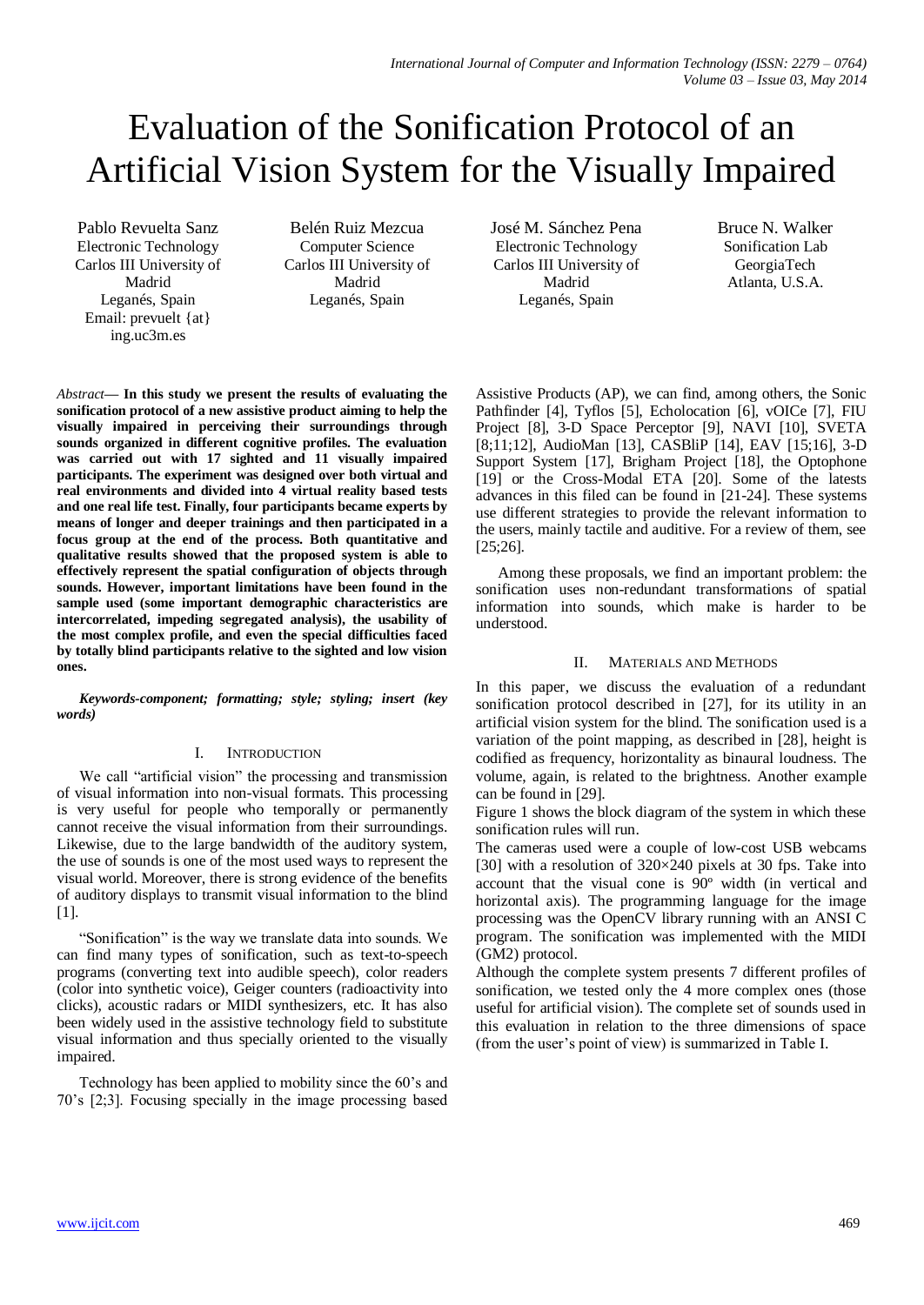

Figure 1. Block diagram of the system under test.

TABLE I. SONIFICATION DETAILS FOR EACH PROFILE COMPLEXITY LEVEL

| Profile | Depth        | Vertical            | Horizontal         |
|---------|--------------|---------------------|--------------------|
| 3       | $Loudness+$  | 2 pitches in        | 8 columns.         |
|         | Pass<br>Low  | 1 note and          | $Stereo + vibrato$ |
|         | Filter (LPF) | 2 different octaves |                    |
|         | $Loudness+$  | 4 pitches in        | 8 columns,         |
|         | LPF          | 1 note and          | $Stereo + vibrato$ |
|         |              | 2 different octaves |                    |
|         | $Loudness+$  | 8 pitches in        | 8 columns,         |
|         | LPF          | 2 notes and         | $Stereo + vibrato$ |
|         |              | 4 different octaves |                    |
| 6       | $Loudness+$  | 16 pitches in       | 8 columns.         |
|         | LPF          | 4 notes and         | $Stereo + vibrato$ |
|         |              | 4 different octaves |                    |

## Figure Labels: Use 8 point Tim

As it can be seen, the different profiles implement increasing complexity in the vertical representation of the scene, using the double of pitches of the previous level. The sounds are organized as follows:

- The brightness (the depth) is correlated with the loudness in a range of 0-127. A Low Pass Filter increases the sharpness of the sound proportionally with the loudness.
- The lateralization is performed by differences in the loudness and the time of each sound, as it is described since the early psychoacoustic studies [31]. To avoid ambiguities, a vibrato is applied to lateral points: the closer to the side (i.e., more lateral) a point, the deeper the vibrato. With a 90º visual cone, the discretization in 8 columns gives an accuracy of 5.6º, below the 6º azimutal error found by some researchers, as [32].
- The vertical axis is represented by means of harmonic musical notes (which perform the CMaj7m chord when all the height levels are excited). However, some simpler profiles have also been proposed, this last one being the most complex. In this maximum level, 16 notes are used for height (the CMaj7m chord in 4 octaves). In a  $90^{\circ}$  visual cone,

each row represents  $5.625^{\circ}$ . A harmonic chord allows the user to perceive music, instead of unpleasant noise. There are around 20dB between the response of the hearing system for the lower tone (C2, 65Hz) and the higher one (Bb5, 932Hz) according to the sensitivity curves. Given that the MIDI protocol is designed to play these two frequencies at the same perceived loudness, we made no additional compensations.

- The subjacent idea is that redundant codes for each axis may enhance the perception and understanding of the scene in front of the user.
- In validating the sonification protocol for use in an artificial vision system for the visually impaired, we had the following hypothesis:
- H1: The sonification protocol helps in representing basic structures in the space.
- H2: The higher the profile complexity level, the more detailed the perceived representation.
- H3: There are factors related to previous user experience modulating the usability and performance of the system.
	- o H3.1 Previous user experience with computers helps in the understanding of a new sonification protocol.
	- o H3.2: Educational level is positively correlated with the ease of learning a new sonification protocol.
	- o H3.3: Age is inversely correlated with the utility of the protocol as artificial vision.
	- o H3.4: Visually impaired (VI) people encounter more problems in understanding new sonifications.
	- o H3.5: Longer training leads to higher performances.
	- o There are, thus, five a priori independent factors to be analyzed: use of computer, educational level, age, visual impairment and training length.

## *A. Methodology*

The sonification strategy was tested in three different ways: (1) with a virtual reality environment (VRE), in order to evaluate the sonification itself (with no interference of the image processing system); (2) in a real environment (RE); and (3) with four experts (with longer training) in both VRE and RE tests.

*Participants.* In the VRE test, 17 undergraduate and graduate students from a technical university in the USA, plus 11 clients and employees from the Center for the Visually Impaired (CVI) of Atlanta (Georgia) participated. The sample included 11 males and 17 females, with a mean age of 33.46 years (range 18-62). Among them, 13 were sighted, 10 had low vision, and 5 were completely blind. All reported normal or corrected-to-normal hearing. All the blind and low vision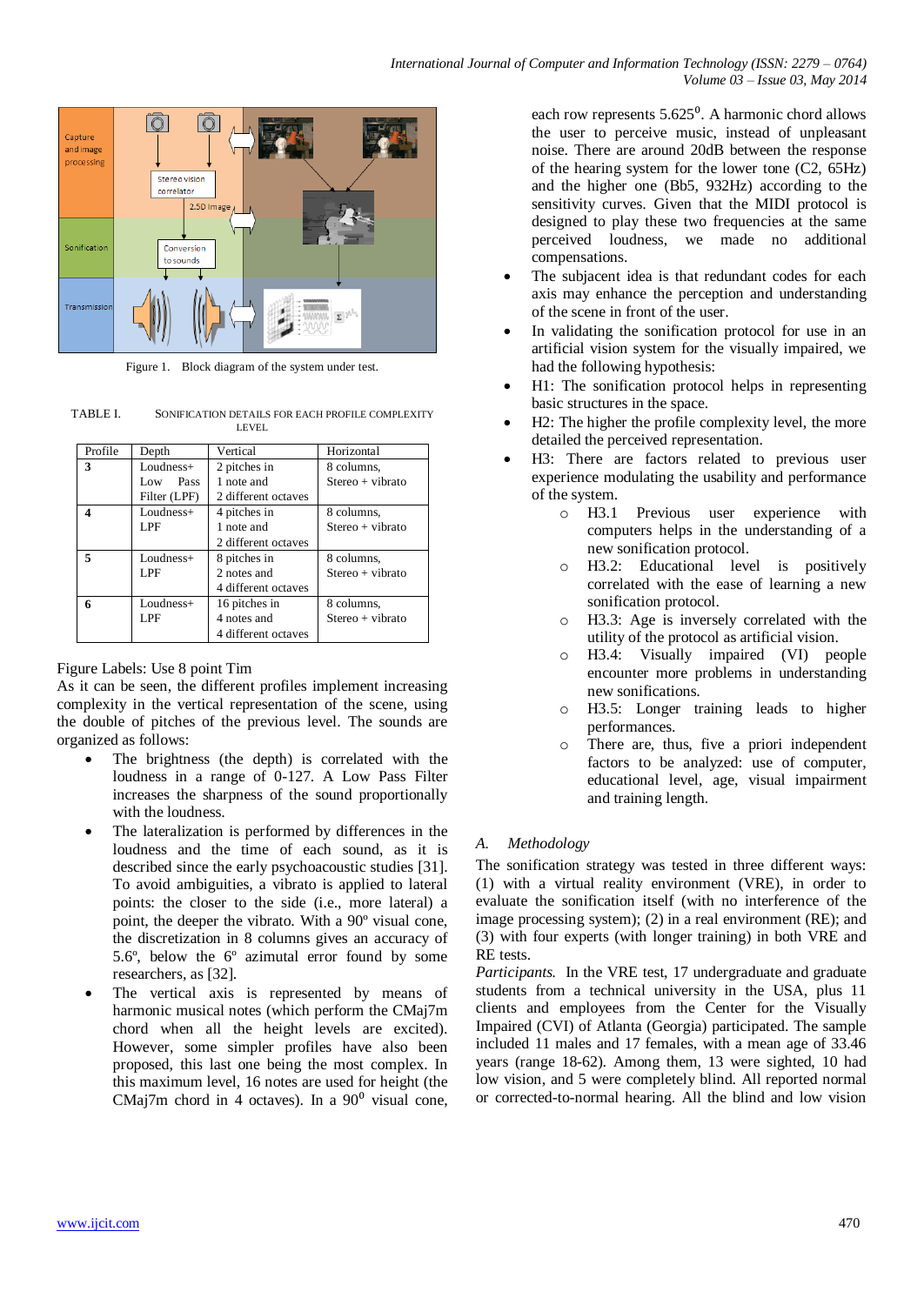subjects had previously participated in other sonification experiments in the same laboratory. The same group of people participated in the RE experiments. The experts were four students of 22 years of age (3 female, 1 male). All of them reported normal vision and hearing.

*Apparatus VRE.* The evaluation of the sonification protocol was first done using a virtual reality environment, directly sonified and transmitted to the participants through earphones. The virtual environment was developed with the Unity3D engine (http://unity3d.com/), connected through the IServer program to the InterSense InertiaCube2 head tracker (http://www.intersense-.com/pages/18/11/). The Unity3D rendered images are sent to the sonification program, written in C and connected to the V-Stack (http://www.steinberg.net/en/support/unsupported\_products/vstack.html) and Edirol HQ Hyper Canvas Synth (http://www.roland.com/products/en/HQ-GM2/). This synthesizer allows processing General MIDI 2 signals (http://www.midi.org/techspecs/gm.php) produced by the sonification program, whose correlative sounds are transmitted to the user by means of a pair of earphones.

*Procedure VRE.* Participants were briefly trained in one single level, which was assigned to them randomly (but according to their visual status, divided as sighted, low vision, and blind, to cover all the cases as uniformly as possible). This training was done over static images (available over the online test of the protocol

http://163.117.201.122/validacion\_ATAD\_cerrada/encuesta2. html, please refer to this link for sonification examples) for around 5 minutes. After this step, they passed through 7 training scenes (Figure 2) that were designed in Unity3D.



Figure 2. Unity3D training environment with the 7 scenes surrounding the user, static, in the center.

The VRE training consisted of 7 scenes with different objects, some of them static and some others performing periodic movements in different axis. The participant had the opportunity of facing (clockwise order from the upper cone in Figure 2) a stack of boxes, a pendulum, an open door, a box moving horizontally near a wall, a corridor, a box moving on a path like an infinity symbol (closer to and farther from the participant), and a column. The experimenter verbally described each scene and when the subjects were sighted, they were allowed to see the screen being sonified.

They decided whenever they wanted to progress to the next scene saying "next scene".

The pointing direction of the VR avatar was controlled by the head tracker, which only detects rotational movements. Thus, the user was able to freely move the head to look at different parts of the scene whenever they wanted to. In every case, they couldn't see the screen after the training and the only feedback of the virtual reality was provided through the earphones.

This step had no time limit. Although this, all of the participants completed it in less than 20 minutes.

Four testing scenes were also designed in Unity3D, and they are shown in Figure 3.



Figure 3. Four testing scenes around the participant avatar, located in the center. Top view.

Starting from the left, the scenes were composed of:

- Scene 1: three balls at three different heights, same distance (located in a 3x3 grid from the user point of view).
- Scene 2: three balls at three different heights, three different distance (located in a 3x3 grid from the user point of view) and the farther one repetitively moving from the bottom height to the middle height and back to the bottom.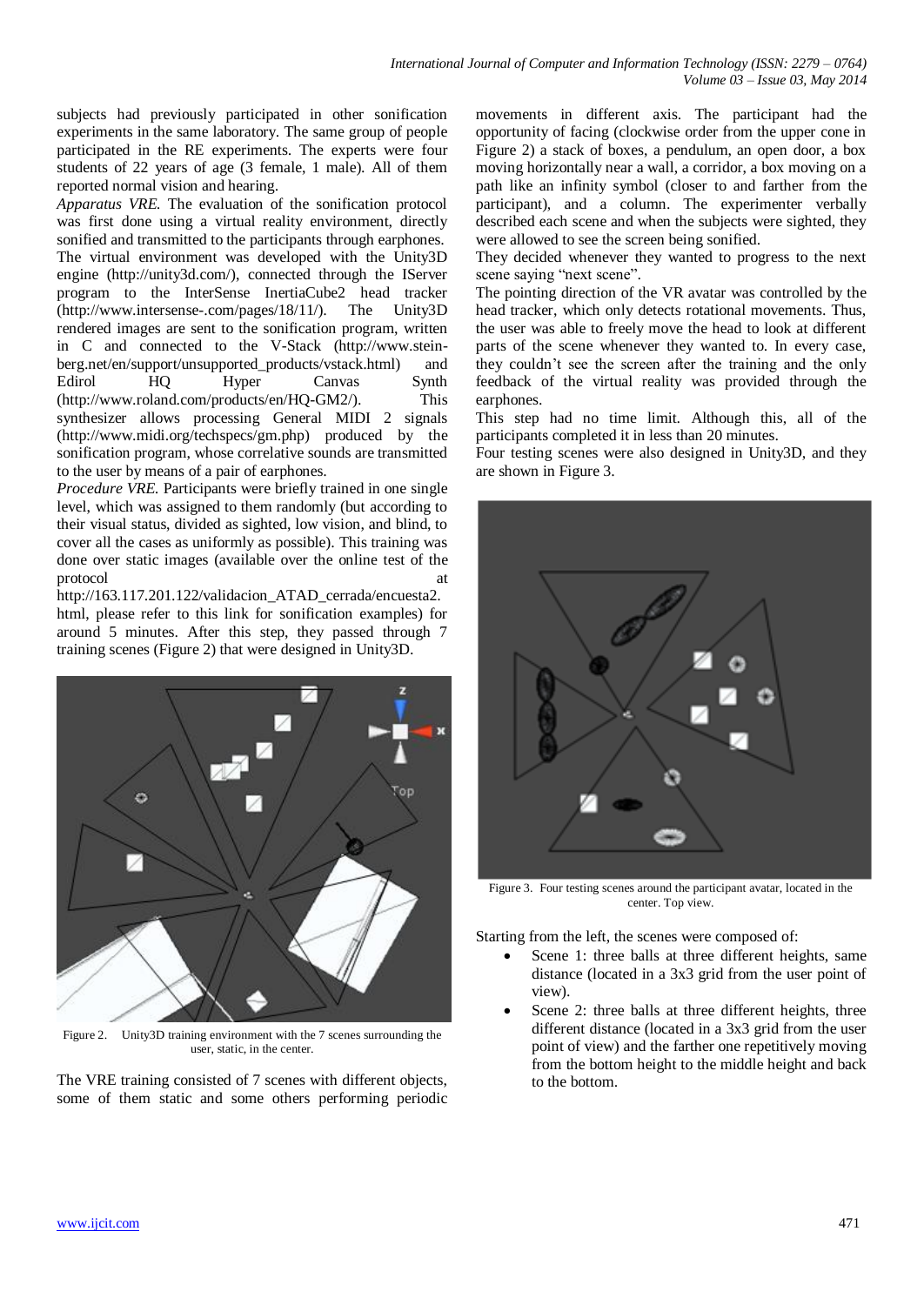- Scene 3: 6 boxes and balls at three heights and distances (located in a 3x3 grid from the user point of view).
- Scene 4: four objects in the same horizontal line, the left one slightly changing its position in sudden movements every 10 seconds.

For the first three scenes, participants were asked to indicate where the objects were located in the 3x3 grid (up, middle, down and left, center and right). They did not know the actual number of objects that were present in each test. The aim of this test was to identify differences in the horizontal position and height in the first scene, and these two parameters combined with the distance in the second one. The third one presented a more complex composition of positions, trying to find masking effects over the further objects. In the fourth scene, the moving object was used to study the ease of perceiving relatively rapid changes in the scene. Participants received the instruction "organize the objects in terms of distance and indentify which one is moving every ten seconds".

The participants had to take their time to decide where were the objects, reporting found positions in the grid, for example "first row, middle column". Whenever they though no more objects remained to be found, they had to say "next combination".

All the VRE was scaled in the same way. This is done through the same correlation between distance and brightness (through the "fog" function of the Unity3D). With this stability, it is irrelevant whether the avatar of the user and the objects are smaller or bigger, since their relation remains stable along the experiment. Thus, no metric was given thinking it wouldn't provide extra information.

After these experiments, they were asked to complete a survey about the subjective perception of the training and the tests parts, as well as some demographic questions.

*Apparatus RE*. The setup of the RE test consisted of a table  $(1\times1m2$  with lines drawn on it dividing it into a 3×3 grid) supported objects in different spatial combinations, as shown in figure 4. The objects included a plastic cup, a spray bottle, a camera cover, and a balloon.



Figure 4. Example of configuration of objects on the table.

A computer running the stereovision algorithm used to build the depth map of the scene and the previously used sonification program. A pair of webcams [30], with  $90^{\circ}$  of field of view, attached to a helmet, captured the scene which was transmitted through two USB cables to be processed. The produced sound was transmitted to the user through a pair of earphones.

*Procedure RE*. The participant, blindfolded if needed (sighted or low vision cases), was sitting in front of the table, at 20 cm from the edge, wearing the real system, and had to report where the objects were whenever the experimenter said "go ahead". Participants did not know the actual number of objects on the table. Whenever they thought they had found all of them, they could say "change" to ask the experimenter to move on to the next configuration. Nine combinations of two or three objects were used in total. Before starting the test, a short training was done for 3 minutes: the experimenter explained there were some simple combinations of objects in different parts of the table, and participants were asked to report the row and column of the objects (e.g., "there is an object in the third row, left column"). No time limit was established for this training or test.

*Apparatus Experts*. The test with the experts used the same VRE and RE hardware and software.

*Procedure Experts.* The four students were trained between 5 and 6 hours (depending of the time they took for some exercises) in mobility and artificial vision tasks. The training included twice the complete VRE test, plus walking in the testing room, eyes opened, to learn to correlate the sound with the real objects, and a mobility test in the same room (with a different configuration of obstacles than that of the eyes-open step). The artificial vision test consisted of guessing the pose of a person in front of them, at 1 m distance, kneeling, sitting or standing up, in 9 cases. They were explained the three poses proposed, with one example of each one, and then they had to guess the pose. Whenever they made a decision, they were asked to look up at the ceiling while the experimenter changed his pose. After 5 seconds, participants had to explore and report the new pose.

After this, they were asked to complete a survey and participated in a focus group qualitatively discussing the experience, pros and cons of the real system.

## III. RESULTS

## *A. Preprocessing of data and dependent variables*

Initial analysis of the data gathered from the demographic questions of the survey raised the evidence of nonindependency of some of the factors exposed in the previous section. The factors are coded as follows:

- AGE: the age in years the day of the test.
- VI: three ordered values: sighted (1), low vision (2) and blind (3).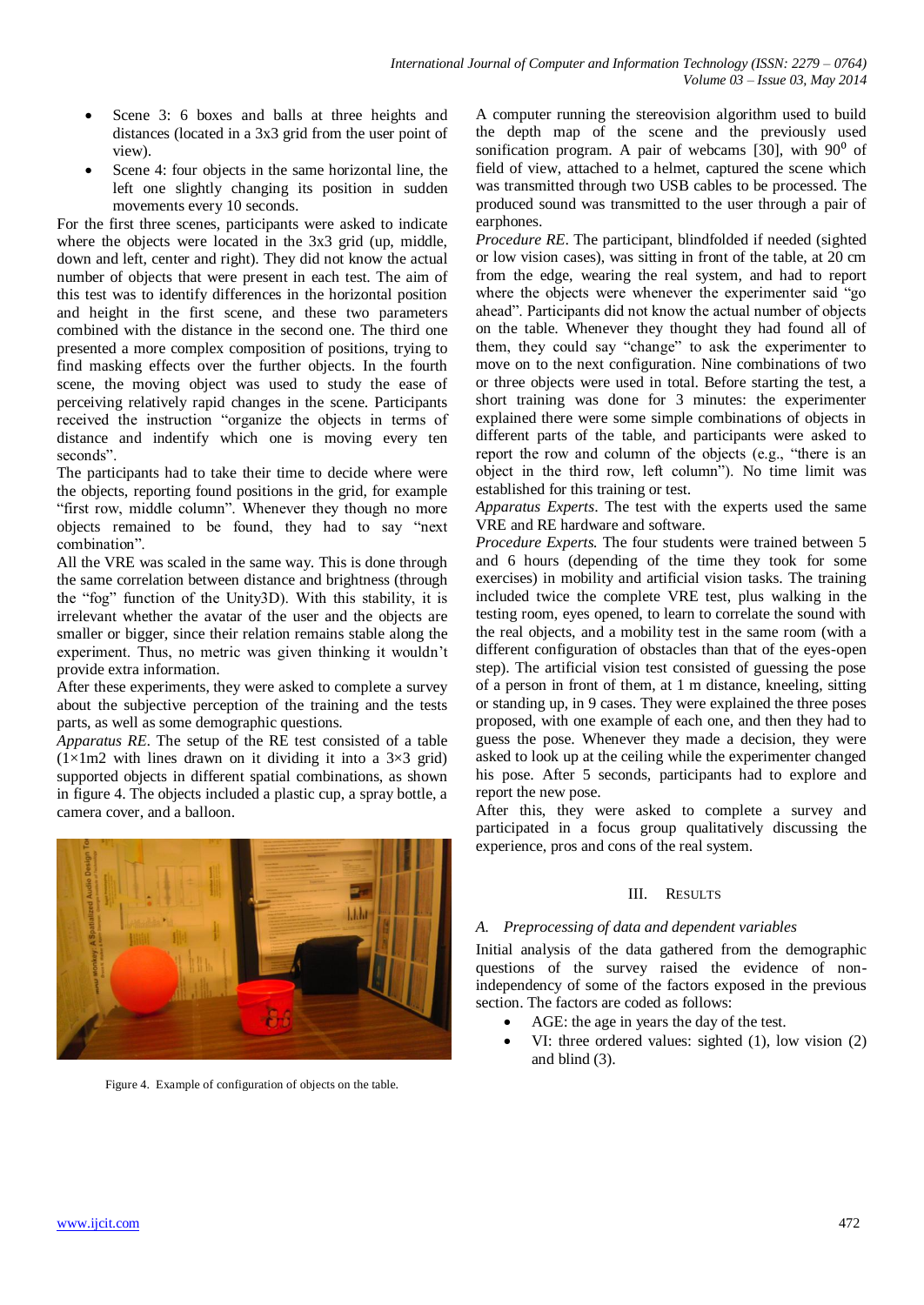- EDU: four values: elementary school (1), high school (2), some college (3) and college degree or higher (4).
- COMP: five ordered values about the use of computers: never  $(1)$ , rarely  $(2)$ , once a week  $(3)$ , once a day (4) and many times a day (5).

Table II shows the one way ANOVA mean comparison in terms of visual impairment and the other demographic descriptors.

TABLE II. MEANS COMPARISON OF AGE, GENDER, EDU AND COMP AGAINST VI

| Variable       | Sighted | Low Vision | Blind |
|----------------|---------|------------|-------|
| <b>EDU</b>     | 3.46    | 2.8        | 2.8   |
| $\mathbf{AGE}$ | 21.92   | 38.3       | 53.2  |
| <b>GENDER</b>  | l 31    | 1.6        | 1.2   |
| <b>COMP</b>    | 492     | 4.5        | 3.75  |

More in detail, we found the following Pearson correlation matrix, shown in Table III.

These results are consequences of the specific characteristics of participants from both the university and the CVI pools. The first group is composed mostly by sighted individuals, aged between 18 and 26 years old, using the computer many times a day and with some college as minimum educational level.

The CVI participants were a mean of 51.9 years old (range 36 - 64 years), with an average educational level of 2.7 and a computer use of 3.82. The university participants were a mean of 21.5 years old (range 18 - 26), educational level of 3.35 and computer use of 4.94.

Use of computer, age, and visual impairment are highly correlated and, thus, the analysis will be done over the use of computer, since it is the most descriptive variable (the age is quite variable and the visual impairment is so narrow with only 3 different values).

| TABLE III. | PEARSON CORRELATION INDEX AND P-VALUE |
|------------|---------------------------------------|
|            |                                       |

| <b>Pearson</b><br>correlation | AGE | VI        | <b>EDU</b>  | <b>COMP</b> |
|-------------------------------|-----|-----------|-------------|-------------|
| AGE                           | 1   | $0.752**$ | $-0.458*$   | $-0.708**$  |
|                               |     | (p<0.001) | $(p=0.014)$ | (e<0.001)   |
|                               |     |           |             |             |
| VI                            |     |           | $-0.474*$   | $0.637**$   |
|                               |     |           | $(p=0.011)$ | (p<0.001)   |
|                               |     |           |             |             |
| EDU                           |     |           |             | $-0.527*$   |
|                               |     |           |             | $(p=0.004)$ |
|                               |     |           |             |             |
| <b>COMP</b>                   |     |           |             |             |

## *B. VRE Scene 1*

The participants reported the position of the objects, correctly localizing an average of 1.71 of them  $(SD = 0.854)$  over 3 and a false positives average of 1.39 (SD = 1.197). No significant correlations were found when comparing these results with the educational level, the use of computer, the age or the profile complexity level. However, significant differences were found when comparing the number of false positives with the visual impairment (one way ANOVA: F(2,25)=3.728, p=0.028). Figure 5 shows this result.



Figure 5. False positives against visual impairment.

Given that for each grid the participants had to say whether there was an object or not, the chance level, in this  $3\times3$  grid, is  $9/2 = 4.5$ . We can appreciate that even the blind group achieved detection rates below this level.

The difference of means between errors and correct detections and educational level was not significant (F(2,25)=0.648,  $p=0.532$  for the false positives,  $F(2,25)=1.311$ ,  $p=.287$  for the correct detections).

Notice that every time a participant localized an object in the wrong place (for example, displaced one cell in some direction), two errors were added: one due to the false positive in the empty cell (in which the object was perceived) and a false negative in the original cell (in which the object was actually placed). Thus, we measure the worst case.

#### *C. VRE Scene 2*

In the second scene, the number of correctly detected objects presented a mean of  $1.29$  (SD = 0.763) and the same mean for the false positives  $(1.29; SD = 1.197)$ . No significant differences were found comparing these two variables with the different factors already discussed. However, the number of false positives in this test and that of the previous one presented a significant Pearson correlation (r=0.497, p=.007). Although not statistically significant, a relation can be between the number of errors and the profile complexity level used, as shown in Figure 6.

The correct detections did not follow the same pattern.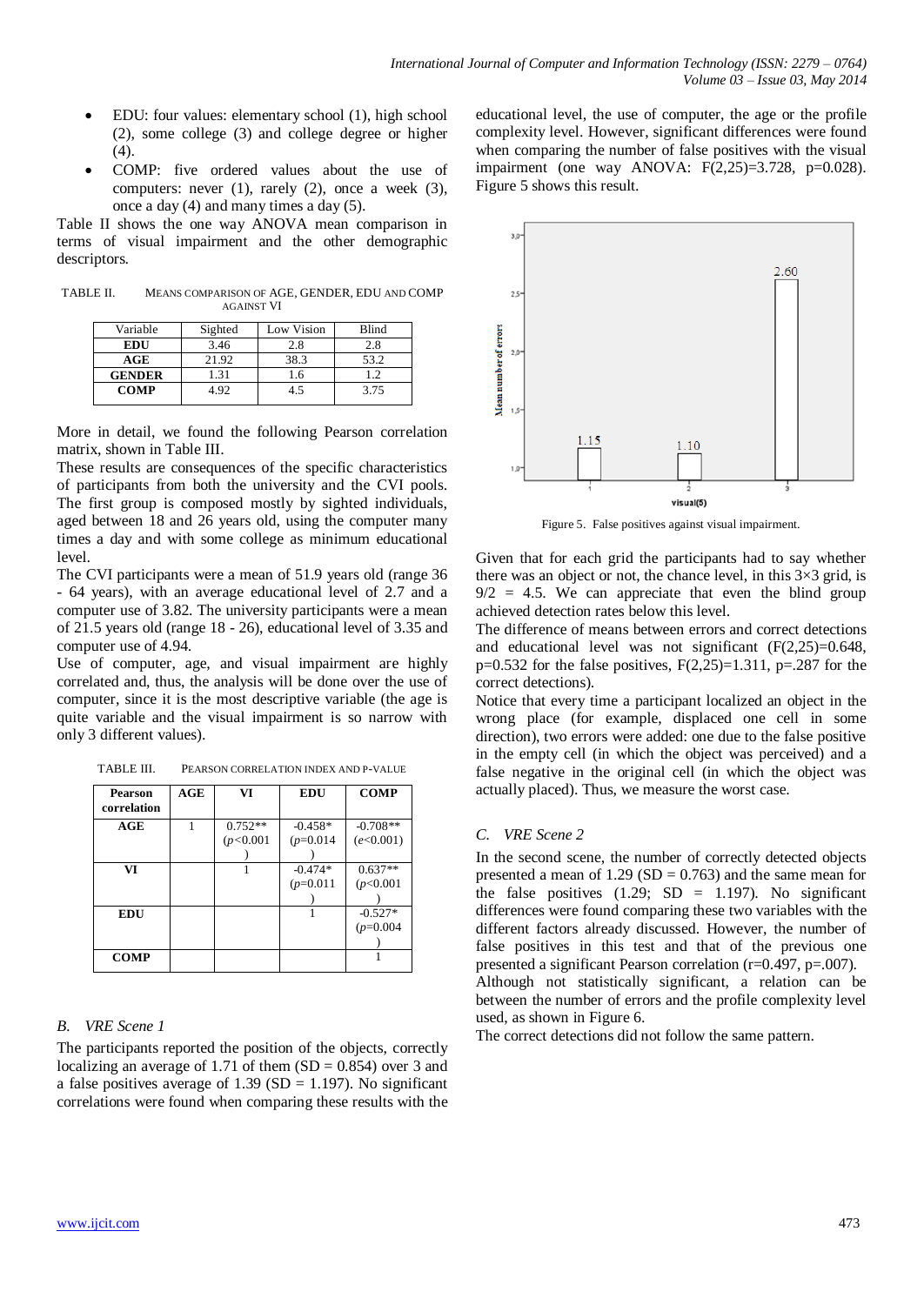

#### *D. VRE Scene 3*

The third test produced different results. On one hand, the average number of errors was  $0.5$  (SD = 0.745) and the mean of the correctly detected objects was  $1.96$  (SD = 1.17). Given that there were 6 objects, only 32.6% of the objects were detected.

Marginally significant Pearson correlations (r=0.328, p=0.088) were found when correlating the correct detections and the profile complexity level. The result of the one way ANOVA analysis was not significant  $(F(3,24)=1.906, p=0.156)$  even though a tendency can be appreciated in Figure 7.



Figure 7. Correct detections in test 3 against the profile complexity level.

#### *E. VRE Scene 4*

The average number of correctly detected objects in the fourth scene was  $1.79$  (SD = 1.134) and that of false positives 0.79  $(SD = 1.101)$ . Only two participants reported to have found more than 3 objects. Once again, no significant results were found when calculating the Pearson correlations between pairs of variables and factors.

Other relevant results found were the mean of the number of detected objects in terms of the profile complexity level can be seen in Figure 8.



Figure 8. Mean of the number of correctly detected objects in terms of the profile complexity level.

Not reaching conventional levels of statistical significance, but nevertheless presenting a clear pattern, the relation between the same variable and the educational level can be appreciated in Figure 9.



Figure 9. Mean of the number of correctly detected objects against the educational level.

In this test participants were asked to identify the moving object in the horizontal plane. The mean of correct identification index (ranged 0 –no detection- and 1 –correct detection) of the moving object was 0.79 (0.69 in the sighted, 0.90 in the low vision and 0.80 in the blind group). The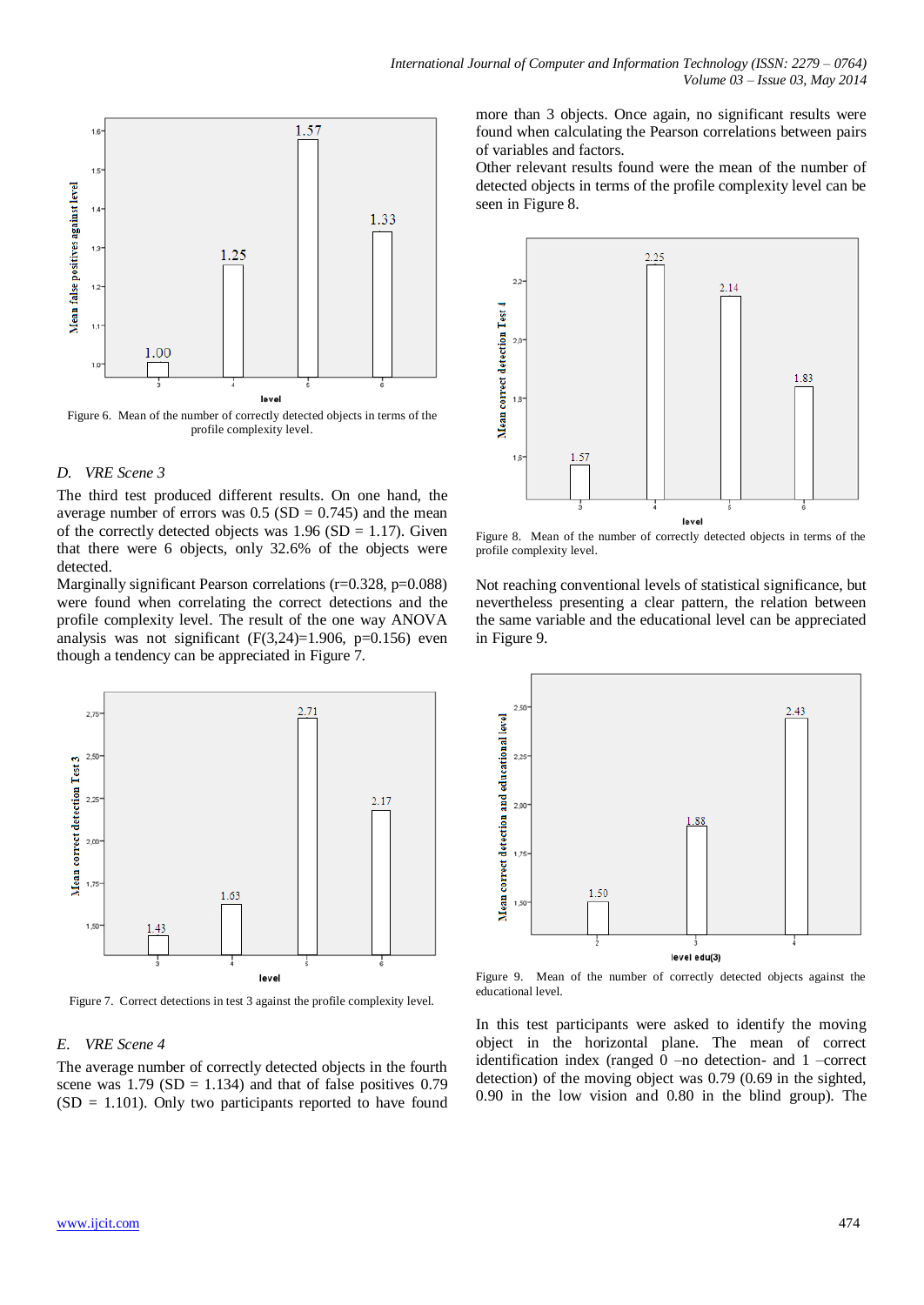average number of objects correctly ordered in terms of distance was 1.79 (1.62 for the sighted, 2.0 for the low vision and 1.8 for the blind groups).

## *F. Real Environment*

The real environment experiment consisted, as mentioned, of 9 sequential trials, locating two or three objects in a 3x3 grid on a real table at 20 cm from the closer edge of the table after a short training to get the reference of the pointing directions of the cameras. Twenty-seven people participated of this experiment (data from one participant were deleted, because the participant initially reported himself as totally blind, but later admitted he was able to partially see some of the objects). The participants had to locate in the 3 rows and 3 columns the objects. Each time they located an object away from its real position, two errors were marked (one because of the false positive—locate an object were it is not—and another one because of the false negative—no localization of an object were it actually was), as done in the first VRE scene.

The average number of errors was 33.69% (ranged between 18.05 and 51.39;  $SD = 7.58\%$ , chance level = 50%).

Marginally significant Pearson correlation was found between the time required to complete the test and the visual impairment ( $r=0.345$ ,  $p=0.078$ ). This relation is shown in Figure 10.



Figure 10. Time to complete the RE test against the visual impairment.

Attending at each cell, the share of the total errors is not equally distributed all around the table. Figure 11 shows the percentage of errors from each cell.



Figure 11. Errors in the RE test, spatially distributed in the table grid.

These errors cannot be separated in false positives and wrong positioning given the design of the experiment and, as said before, this figure represents the worst case.

### *G. Experts' results in the repeated tests*

As explained, the experts repeated the RE test in three sessions, as check points to measure the improvement of their skills in artificial vision. Figure 12 shows the progression for each one of them, after following the training described in Table IV. Tests are marked in bold.

| <b>Step</b>                    | <b>Time</b>      |
|--------------------------------|------------------|
| Online training                | $15 \text{ min}$ |
| VR training and testing        | 1h30             |
| Table test 1                   | $30 \text{ min}$ |
| VR training and testing        | 1h30             |
| Table test 2                   | $30 \text{ min}$ |
| Free play with objects         | $20 \text{ min}$ |
| Table test 3                   | $30 \text{ min}$ |
| Walk around in a known room    | $25 \text{ min}$ |
| Walk around in an unknown room | $30 \text{ min}$ |



Figure 12. Progression of errors in the RE table in the three different moments for each "expertX" ("X" indicates the profile complexity level of each expert).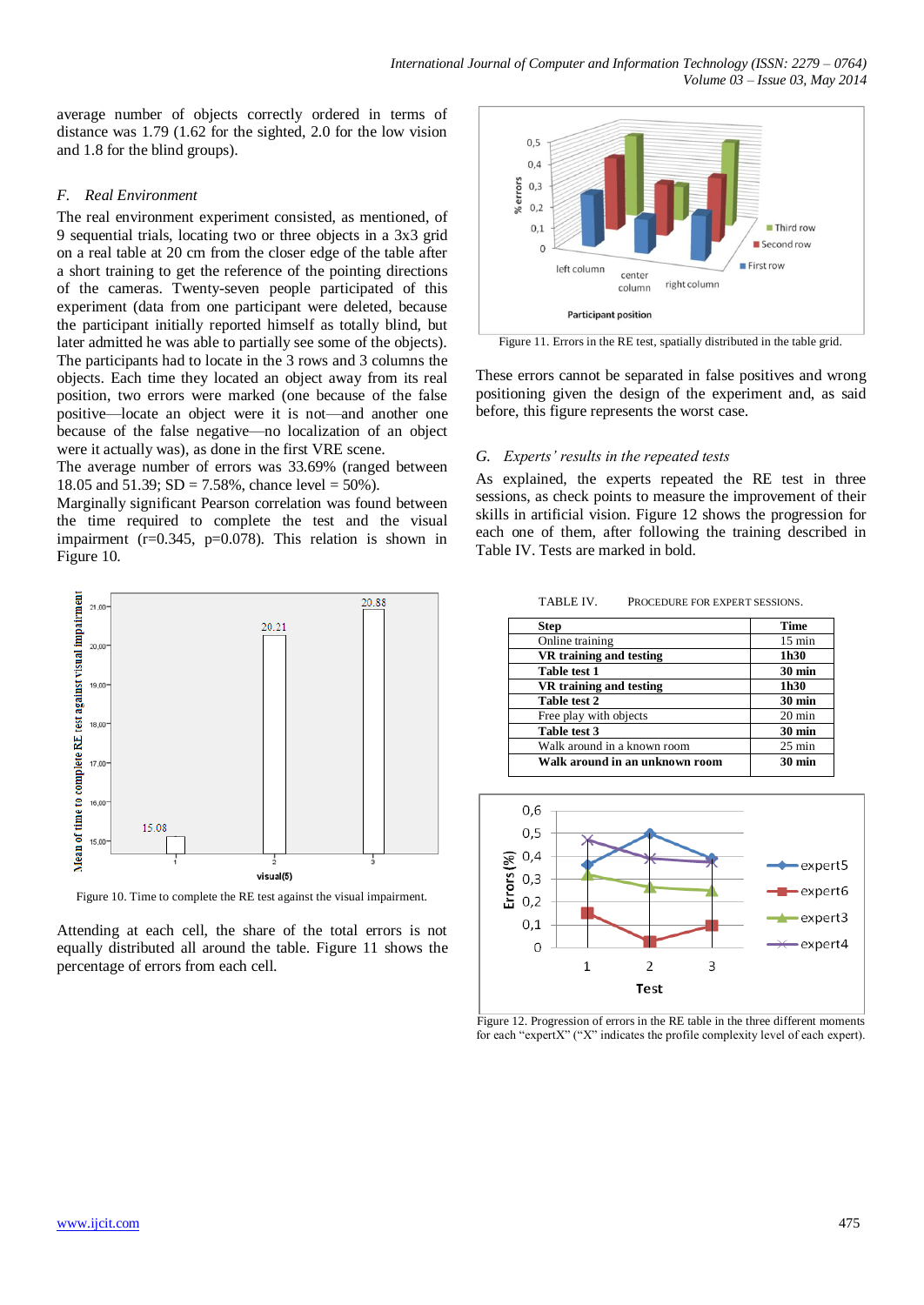## *H. Experts' results in the pose estimation test*

Nine static poses (in random order, but keeping the order in each test) were performed, three times per pose, by the experimenter in front of the experts, who were all blindfolded and at 1 m distance. Figure 13 summarizes the correct and erroneous estimations of the poses.



Figure 13. Addition of correct pose estimations (in green) and incorrect estimations (in red) for all experts.

#### *I. Focus group*

A one-hour discussion between the experimenter and the four experts took place to analyze subjective and qualitative aspects of the system and the perception of the whole process. When discussing the sonification protocol itself, some of them pointed out the difficulties due to the fact that the same object, when it is tall, produces different pitches. Thus, taller objects were the hardest to be understood. However, some others remarked that they got used to this problem and they felt easier every additional time they did the test. Also, some problems were found when trying to identify the moving object in scene 4 of the VRE test.

Regarding the real system, two main problems were marked:

- The position of the eyes (under the helmet and, thus, the cameras) doesn't match with that of the cameras, so the head (the only physical reference of the participant) is not pointing where the cameras are. This displacement caused some errors and difficulties in the RE test, and the position of objects is confused because of this. For the blind participants, this could interfere with the natural reference taken by the users via touching the table.
- The real system has some errors (the cameras have auto-exposure functions that put into troubles the stereovision algorithm) and it is more confusing than the VR system. This problem is critical when pointing to non-textured surfaces, where the stereovision algorithm encounters more problems. However, it was quite easy for them to know if there was something there, one of them said.

Two main strategies to know what is in front of them were discussed: the so called "scanning" (when the participant just focused on one single tone -that of the middle in general- and tried to find the objects with this single sound), and the "holistic" strategy, where the user tried to figure out the whole scene by attending to the complete combination of sounds. The first one was used by all of them in the table test, they remarked. However, in the VRE, some of them said they had used the holistic approach to understand the scenes. Another one said that in the RE test, s/he used the holistic approach first, and then started to scan the table for more accurate perceptions.

When discussing the limitations of the system, they also found it difficult to know what was below their knees when standing up. In this line, the pose estimation test was easier, some of them said, however they agreed that distinguishing between kneeling and sitting was not that easy. One of them said this test was hard. The edges of the table presented important problems and it was hard, they said, to know whether there was an object or it was empty in these cells. Likewise, one of them pointed out the confusing effect of the vibrato when many objects are in the scene.

As a general evaluation, though, "the mapping (sonification protocol) is fine," one of them said. However, the noise and the mismatch between the cameras and the eyes remained the most important problem. Another important complaint was the number of sounds in level 6; so many, they said, it became confusing. In the same way, another one of them suggested the necessity of cutting some information before sonifying, since there is a lot of redundant or irrelevant information that only adds confusion to the perception.

A final problem noted was the shortness of the training, and they agreed that with longer trainings the usability of the system would increase dramatically.

They agreed that it was easy to feel there was something there, overall when it was a wall and all the tones were excited.

#### *J. Final Evaluations*

Final questions about the global process were asked to the participants, among which the tiredness of the global process, considerations about the length of the training, feelings of safeness and use of the white cane or the guide dog.

Marginally significant Pearson correlation was found between the educational level and the perception of the tiredness of the whole process  $(r=0.330, p=0.086)$ . This result is shown in Figure 14.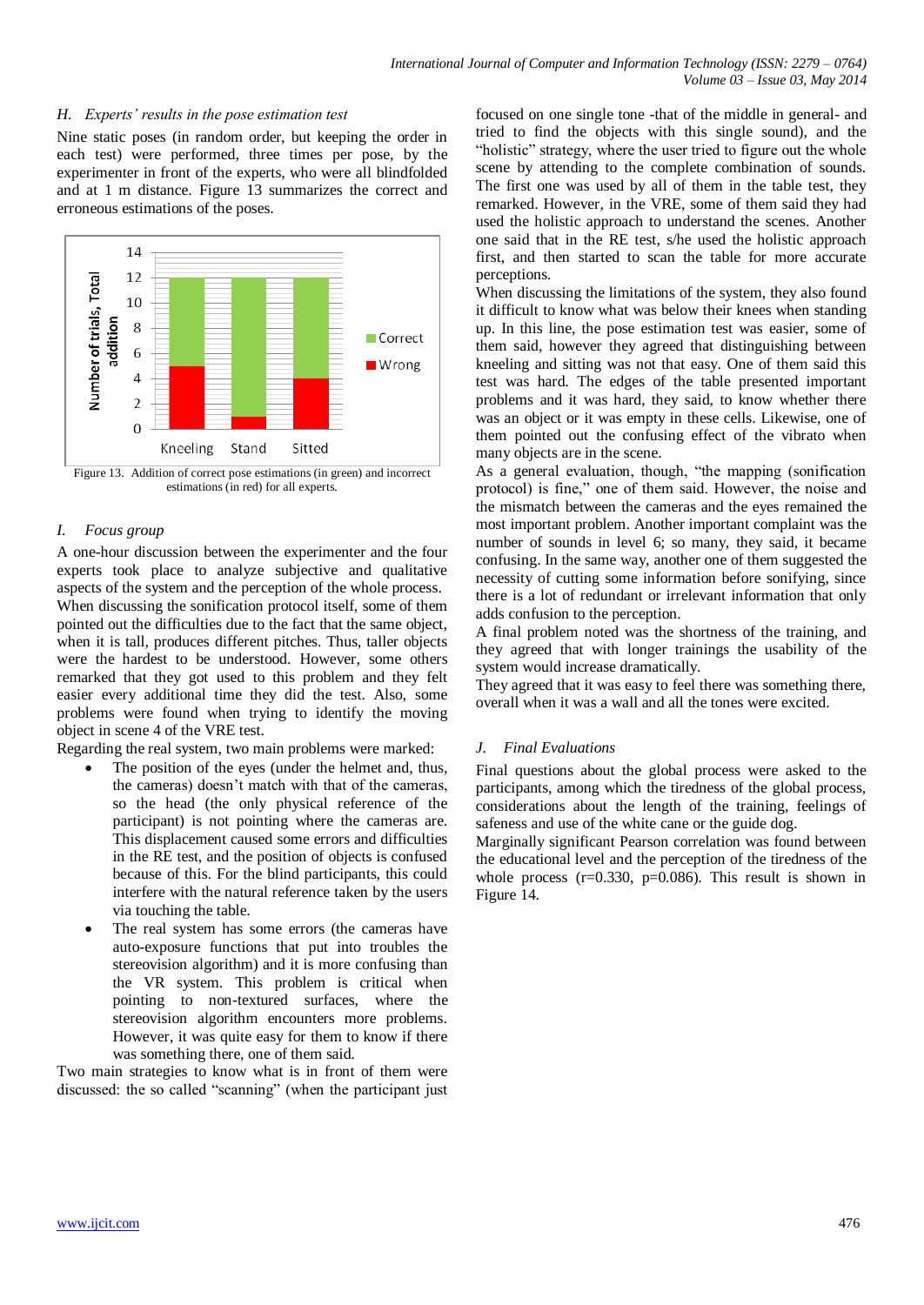

Figure 14. Perception of tiredness (ranged between 1 –not tiring at all- and 5 –very tiring-) against the educational level.

Another interesting result is the distribution of the same perception against the level, shown in Figure 15.



Figure 15. Perception of tiredness (ranged between 1=not tiring at all, to 5=very tiring) against the profile complexity level.

An unexpected result comes from the comparison of the use of computer and the perception of safeness (marginally significant with a one way ANOVA,  $F(3,24)=2.707$ ,  $p=.068$ ), shown in Figure 16.



Figure 16. Perception of safeness (ranged between 1=not safe at all, to 5=very safe) against the use of computer.

Another marginally significant result (one way ANOVA, F(2,11)=3.378, p=0.072) is the relation between the intention of keep using the white cane or the dog guide against the visual impairment (with a positive Pearson correlation of 0.585 and p=0.028).

The lower correlation was found between the visual impairment and the perception of tiredness (r=0.030, p=0.878).

#### IV. DISCUSSION

First of all, we should discuss the specific composition of the participant pool available for this experiment. The high correlation found between visual impairment and other theoretically independent variables such as use of computer, educational level or age is due to the composition of the clients and staff of the CVI, compared to the average student of the university (much younger and using computers daily). This is an important point to be discussed: the American society, in which this experiment was carried out, present strong differences in the access to public health systems and, thus, it is not surprising that blindness may be related with social class (as shown in [33]). Moreover, Wilson *et al.* [34] found these differences (as well as a correlation between incomes and level of education) only relevant among the whites, and nonsignificant among Hispanics and African Americans. It was an unsolved problem, during the study, to find homogeneous sample among ethnical groups, educational level, use of computer, etc. Nonetheless, as it was shown, some important results have been found, in terms of limits in the accuracy perceived, the utility for all the groups for some basic tasks related with objects detection, etc. We will discuss them in detail in this section.

Regarding the sample size, 28 participants (and 4 experts) are not a very big set of subjects, and the quantitative data obtained should be contrasted with larger experiments. This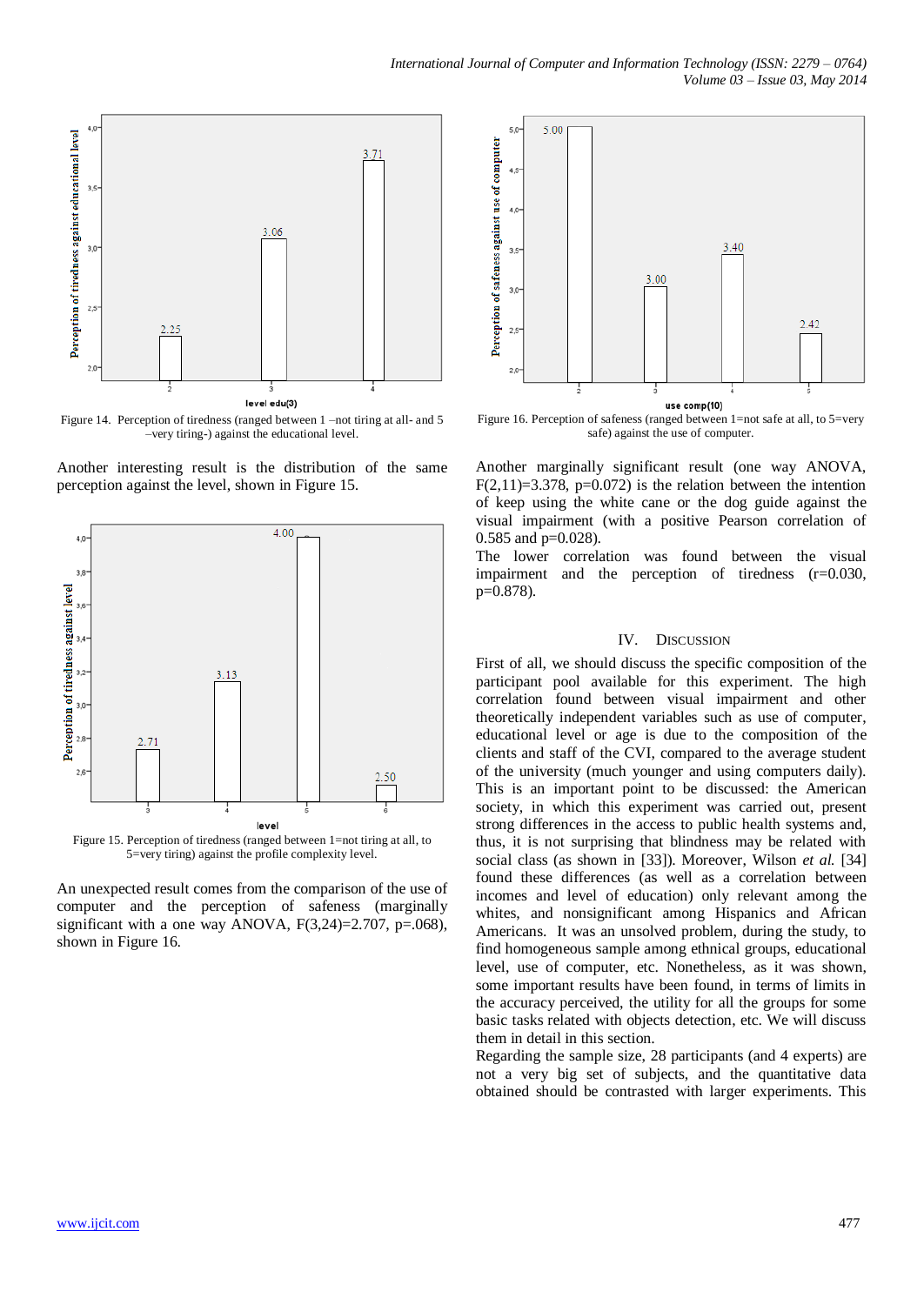one must be taken as a preliminary study of the usability and efficiency of the system proposed in [27]. No important limits were found, so the evaluation must be kept open for further experiments.

The first hypothesis states that the sonification serves to represent spatial configurations of objects. We found in the VRE tests that the number of correctly identified objects was higher than the number of incorrect identifications (1.71 out of 3 versus 1.39 out of 3, in each of the first and second tests; 1.96 versus 0.5 in the third test; and 1.79 versus 0.79 in the fourth). Similar or even better results were found in the RE tests (66% accuracy). It can be concluded, with some caveats related to distance localization, that the sonification protocol was successful at conveying the location of objects in the real world. The caveats are details related to the subtleties of the sonification design, the limits in the human auditory system (as it applies to H2), and the autocorrelations within the set of H3 hypotheses.

Regarding the first two parameters, we can consider the reduction in the detection of objects between the first and second scene of the VRE test. As seen in Figure 3, the first scene presents objects at the same distance, whereas the second one presents the objects at three different distances from the observer. This reduced the correct detection rate in the second test, because of the limits of auditory perception in the human auditory system.

The hypothesis H2, proposing a relationship between the profile complexity level and the efficiencies of the tests (and, maybe, the perception of usability by the users) could be tested independently of the demographic characteristics of the participants pool, assigning levels to each visual category. We found what may seem to be two apparently contradictory results, shown in Figures 6 and 7. In the first result, the average number of false positives (in the second scene) increases until profile complexity level 5, and then decreases for the sixth (and most complex) profile. In the second result, the number of correct detections (in the third scene) increases until the profile level 5, and then decreases for the sixth level. The second result seems to be easier to explain: the higher the sonification profile's complexity, the more information available to the user. This may cross a threshold for auditory information presentation, which could lead to a decrease in performance in the last (most complex) profile level. This is also shown in Figure 11 with the errors in the RE test and in the focus group discussion about the problems with this level. However, Figure 6 (relating the errors in the VRE test, second scene), Figure 8 (correct detections in the fourth scene of the VRE test), and Figure 15 (subjective perception of tiredness of the process) show the opposite results. When evaluating the efficiency of the VRE system in the fourth scene, a simple interpretation can be done: since the height in this test was not relevant (and this was part of the instructions given to the participants), and only horizontal and distance information mattered, the higher the profile complexity level, the more redundant information is being provided for the user and, thus, the more problems s/he may encounter to understand the

horizontal position of the objects. In the first case (i.e., errors in scene 1 of the VRE test) we can explain this result recalling one comment of the experts during the focus group: it was difficult to understand the scene when the same object produced more than one tone. In that case (and remembering that we are representing false positives), the higher profile complexity levels seems to be related (although not reaching statistical significance) with the problems in understanding the number of objects. This is not contradictory with the previous argument, because higher levels of complexity allow users to more easily understand the vertical combination of objects (with the marked limits) but, at the same time, may produce the perception of "phantom objects" in addition to the real objects.

We found many patterns of results that lend support to the general hypothesis H3 (see Figures 5, 8, 10 and 12 about objective results; 14, 15 and 16 about subjective perceptions, with their correlative statistic data). The connection between previous experience and the performance achieved in this kind of tests was found in almost every single test. Moreover, it also influences the subjective perception of the test itself.

However, due to the specific demographic composition of the subject pool, we did not find statistically significant differences between the COMP, AGE, EDU and VI factors. Even if age, use of computer or visual impairment were correlated in our dataset, sometimes we can find significant results by focusing our attention on some specific factor. More in detail, the higher the familiarity with computers (and the higher the educational level), the better the results. Figure 10 is consistent with the H3.1 hypothesis. People not used to manage computers may find extra difficulties when getting involved in experiments with virtual reality. Figure 9 shows a clear (but again not statistically reliable) relationship between educational level and the number of detected objects. This is also consistent with the H3.2 hypothesis. The reason behind could be that higher educational levels allow better comprehension of the problem and experiment proposed, and faster understanding of the context in which they had to behave. Thus, the final performance has been found to be higher when the educational level increases. H3.3 hypothesis states a dependency of the age with the results. Given the strong correlation of age and visual impairment (0.752,  $p<0.001$ ) and use of computer (-0.708,  $p<0.001$ ) we cannot discuss this variable independently. However, in reference [35], for example, we can find the dependency of the age with the flexibility of the brain, which is consistent with our hypothesis and results of use of computer. When evaluating the H3.4 hypothesis, we found unexpected results. Data represented in Figure 5 shows the low vision group as the best one when interpreting the sonification protocol and the hypothesis of an ordered decrease of performances from sighted to blind people was not supported.

H3.5 hypothesis, due to the small amount of experts performing a longer training, can only be qualitatively evaluated. In Figure 12, we see different tendencies of the different experts. Three of them increased their performance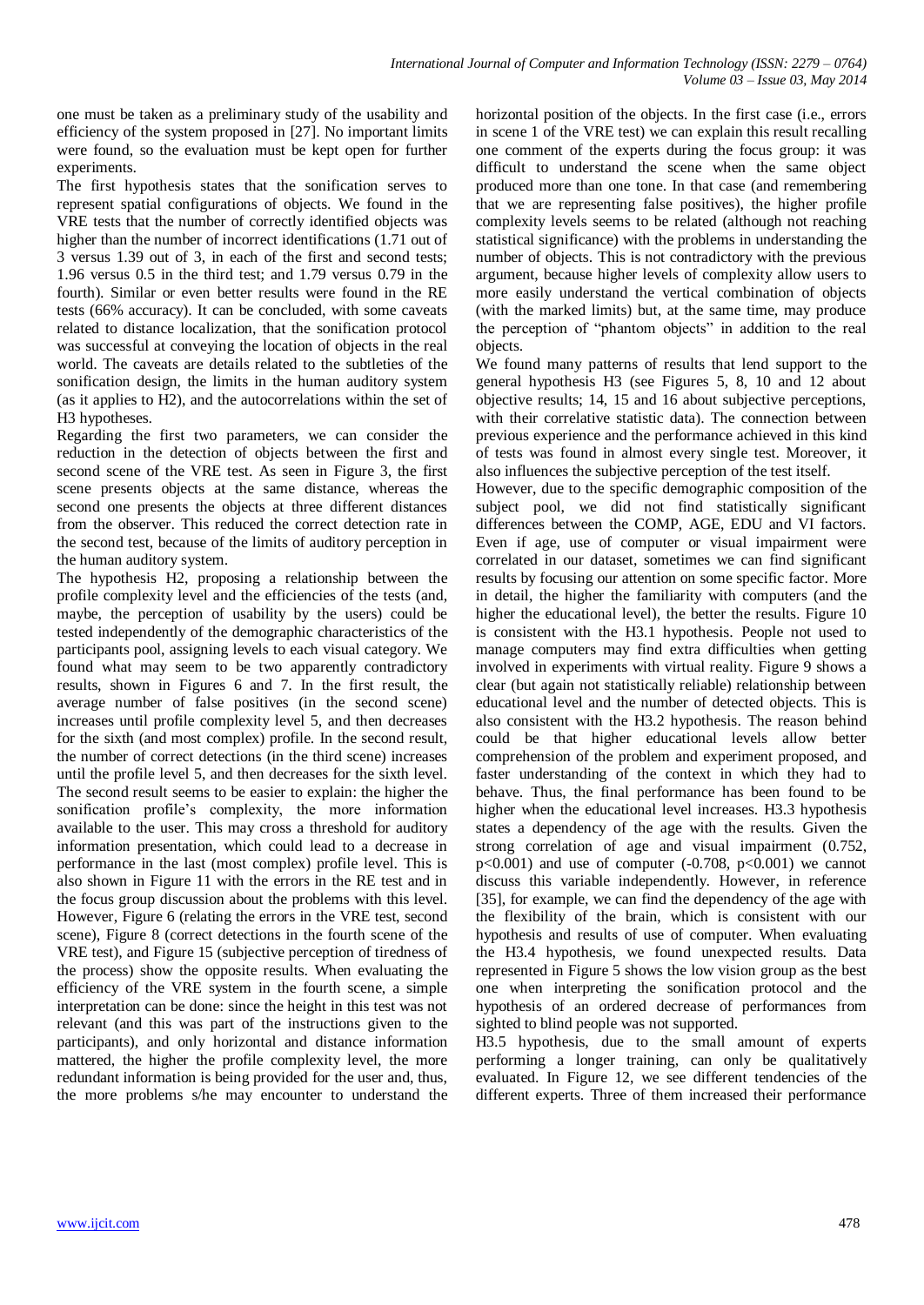from the first to the last test and two of them had some inverse tendency at some point (increasing the number of errors in some consecutive tests). We should point out that 5 or 6 hours of training for an artificial vision system is still a very short one, given that the reconfiguration of the brain exploiting the cross-modal plasticity needs much more time to appear (see [35] for more details).

The pose estimation test shows some of the potential applications of the system. Blind people often report it is problematic to find free seats in classrooms, bars, or restaurants [36]. We found an accurate perception of the pose of a person in front of the participant. Actually, most of the errors, with one single exception amongst all 36 tests, were due to the confusion between kneeling and sitting (which is not that relevant when looking for a free seat).

The experts allowed us to reach a new understanding of the usability and efficiency of the system, since longer trainings permitted to them to get more familiar with the sonification and the specific problems of the real system. The main problems were found in the presence of visual noise in the real system (this makes it harder to produce reliable sonifications); and in the complexity of profile level 6. Regarding the first issue, we found correlations between the complaints about the noise of the real system (overall the problems to identify the objects or absence of them in the sides of the table) and the spatial distribution of errors in the RE test, Figure 11. Somehow related to this problem, the mismatch of the directions of eyes and cameras seems to be a critical problem which will be solved in the next prototype. Turning now to the second issue of profile over complexity, some different aspects converge: on the one hand, this problem can be solved, as proposed, by cutting out some information (the less relevant data) to increase the usability. On the second issue, we have to differentiate between redundant information and irrelevant information. The main complains of the users were related with the second one, since the tones (16) to represent the height, are not redundant, but somehow perceived as irrelevant, given that this level of accuracy is not necessary to identify objects in the tests (as seen in figures 7 and 8) and can be, actually, counterproductive (see figure 15). Finally, longer trainings can lead to easier and more intuitive understandings of the sonification.

The scanning strategy, although providing less information at any given moment, produces a more accurate localization, at least in the first moments of use of the new product. This approach will be used, in the future, with lower profile complexity levels, to avoid irrelevant information. However, and once again, we think that longer trainings will help users develop an intuitive and holistic use of the system.

Regarding the general evaluations, we did find some unexpected results, such as the direct correlation between educational level and the feeling of tiredness after the tests. People with higher educational level should be more prepared for intellectual and sometimes boring tasks, but they manifested the higher rates of tiredness (Pearson correlation of  $r=0.33$  and  $p=0.086$ , Figure 14). This could be explained by

the lower levels of criticism usually linked with lower educational levels. The comparison of the feeling of safety with the use of computers, gives us another unexpected result  $(F(3,24)=2.707$  and  $p=0.068$ , Figure 16): the group with better results (with higher rate of computer use) felt less safe than those with lower performances.

Finally, as expected, blind people want to keep using the white cane or the guide dog even if they could use this system (4.8 out of 5, as the average response of 3.0 of the sighted group and 4.33 of the low vision group). Given that blind people typically encounter more dangers in the middle height than in the bottom part [36], and the comment of the experts about the higher ease of detecting middle and higher obstacles, the system can increase the safety in the travels of this collective.

The main limitations of this study (the demographic composition of the participant subgroups and the size of the sample) should be the first tasks to be revisit in the future, with the goal of obtaining statistically stronger data to describe the utility, efficiency, and usability of the system.

Longer training, as pointed out by the experts, should be tested to evaluate the real potentials of the system, and more real life tests should also be designed.

## V. CONCLUSIONS

The sonification can help visually impaired people to perceive information about the spatial configuration of their surroundings. However, this translation must be trained.

In this study we have tested a new assistive product over a set of 28 people, sighted, with low vision and blind, trying to find its limitations and strengths. The main problem of our experiment is the limited size of the participants' pool. Another weakness of the experiment is the biased sample, with two main groups in terms of age, blindness and cultural class. However, we found important advantages in the proposed system, with high degree of accuracy with virtually no training. Users were able to detect tiny objects in a table via sonification, and follow walls avoiding obstacles in a virtual reality system. Finally, the detection of people (and their different poses) in front of them in real environments was generally perceived as affordable. The research, finally, needs to deepen with larger and more homogeneous samples.

## ACKNOWLEDGMENT

We would like to acknowledge the collaboration of the Center for the Visually Impaired of Atlanta, GA, for their support and helpful contacts. We would like to thanks, as well, the GeorgiaTech and the Carlos III University for their facilities and economical support to carry out with this study.

## **REFERENCES**

[1] B. N. Walker, A. Nance, and J. Lindsay, "SPEARCONS: Speech-based Earcons Improve Navigation Performance in Auditory Menus,"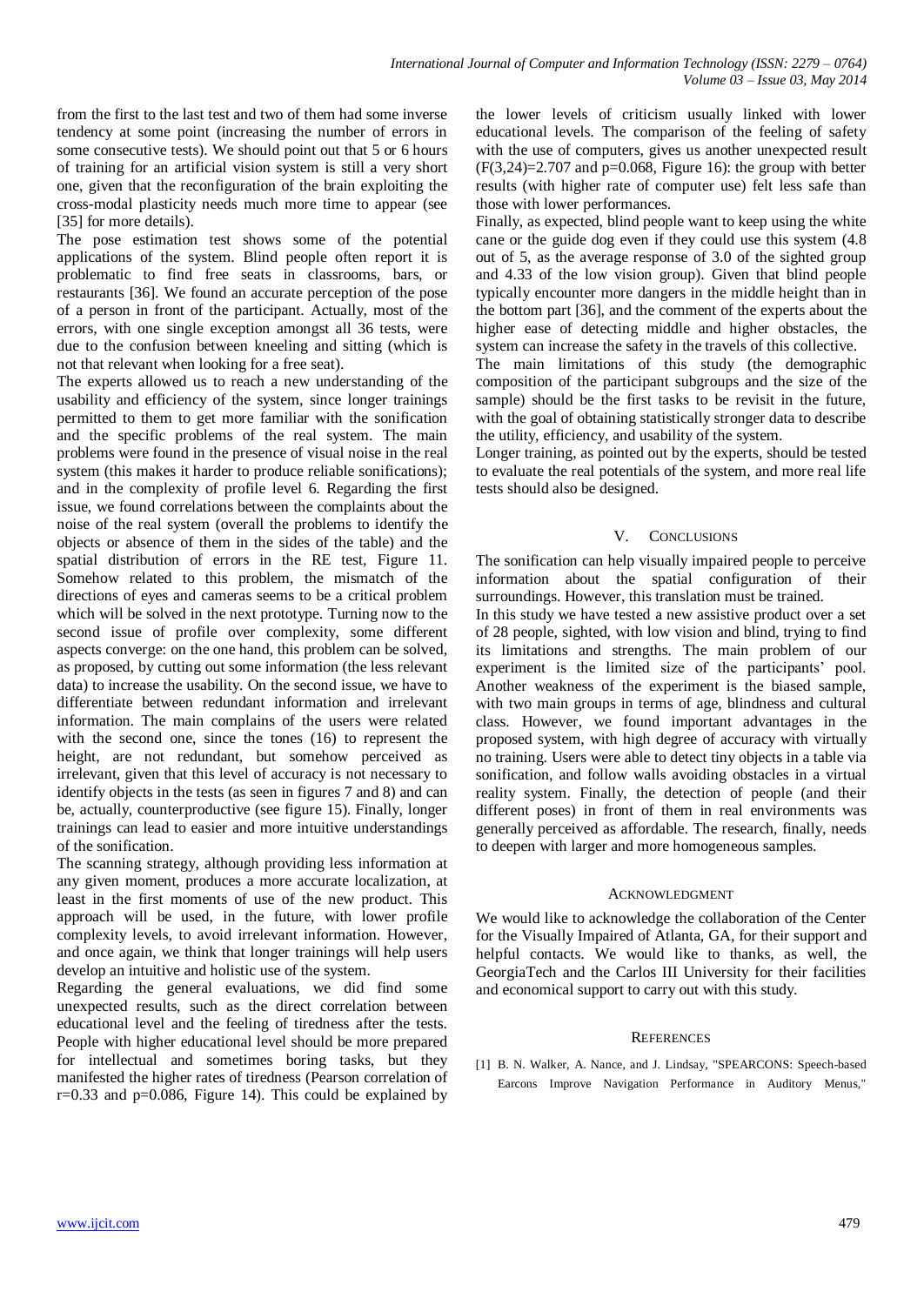Proceedings of the 12th International Conference on Auditory Display (ICAD 2006). pp.63-68, 2006.

- [2] D. Bolgiano and E. J. Meeks, "A laser cane for the blind." IEEE Journal of Quantum Electronic vol. 3 no. 6, p.268. 1967.
- [3] A. D. Heyes, "Auditory Information and the mobile,", U. of Nottingham, England., 1979.
- [4] T. Heyes, "The domain of the sonic pathfinder and an increasing number of other things." From http://www.sonicpathfinder.org vol. 4.15. 2004.
- [5] N. G. Bourbakis and D. Kavraki, "An intelligent assistant for navigation of visually impaired people," 2nd Annual Ieee International Symposium on Bioinformatics and Bioengineering, Proceedings. pp.230-235, 2001.
- [6] T. Ifukube, T. Sasaki, and C. Peng, "A Blind Mobility Aid Modeled After Echolocation of Bats," IEEE Transactions on Biomedical Engineering, vol. 38, no. 5. pp.461-465, 1991.
- [7] P. B. L. Meijer, "An Experimental System for Auditory Image Representations," IEEE Transactions on Biomedical Engineering, vol. 39, no. 2. pp.112-121, 1992.
- [8] D. Aguerrevere, M. Choudhury, and A. Barreto, "Portable 3D sound / sonar navigation system for blind individuals." 2nd LACCEI Int.Latin Amer.Caribbean Conf.Eng.Technol. pp. 2-4. 2004.
- [9] E. Milios, B. Kapralos, A. Kopinska et al., "Sonification of range information for 3-D space perception." IEEE Transactions on Neural Systems and Rehabilitation Engineering vol. 11 no. 4, pp. 416-421. 2003.
- [10] G. Sainarayanan, R. Nagarajan, and S. Yaacob, "Fuzzy image processing scheme for autonomous navigation of human blind." Applied Soft Computing vol. 7 no. 1, pp. 257-264. 2007.
- [11] G. Balakrishnan, G. Sainarayanan, R. Nagarajan et al., "Fuzzy matching scheme for stereo vision based electronic travel aid," Tencon 2005 - 2005 Ieee Region 10 Conference, Vols 1-5. pp.1142-1145, 2006.
- [12] G. Balakrishnan, G. Sainarayanan, R. Nagarajan et al., "Stereo Image to Stereo Sound Methods for Vision Based ETA." 1st International Conference on Computers, Communications and Signal Processing with Special Track on Biomedical Engineering, CCSP 2005, Kuala Lumpur , pp. 193-196. 2005.
- [13] J. Xu and Z. Fang, "AudioMan: Design and Implementation of Electronic Travel Aid." Journal of Image and Graphics vol. 12 no. 7, pp. 1249- 1253. 2007.
- [14] D. Castro Toledo, S. Morillas, T. Magal et al., "3D Environment Representation through Acoustic Images. Auditory Learning in

Multimedia Systems." Proceedings of Concurrent Developments in Technology-Assisted Education , pp. 735-740. 2006.

- [15] J. Gonzalez-Mora, A. Rodriguez-Hernandez, E. Burunat et al., "Seeing the world by hearing: Virtual Acoustic Space (VAS) a new space perception system for blind people," International Conference on Information & Communication Technologies: from Theory to Applications (IEEE Cat.No.06EX1220C). pp.6-ROM, 2006.
- [16] L. F. Rodríguez Ramos and J. L. González Mora, "Creación de un espacio acústico virtual de aplicación médica en personas ciegas o deficientes visuales." From: www.iac.es/proyect/eavi/documentos/EXPBEAV\_25v1.DOC. 1997.
- [17] Y. Kawai and F. Tomita, "A Support System for Visually Impaired Persons Using Acoustic Interface - Recognition of 3-D Spatial Information." HCI International vol. 1, pp. 203-207. 2001.
- [18] D. J. Lee, J. D. Anderson, and J. K. Archibald, "Hardware Implementation of a Spline-Based Genetic Algorithm for Embedded Stereo Vision Sensor Providing Real-Time Visual Guidance to the Visually Impaired." EURASIP Journal on Advances in Signal Processing vol. 2008 no. Jan., pp. 1-10. 2008. Hindawi Publishing Corp. New York, NY, United States.
- [19] M. Capp and Ph. Picton, "The Optophone: An Electronic Blind Aid." Engineering Science and education Journal vol. 9 no. 2, pp. 137-143. 2000.
- [20] F. Fontana, A. Fusiello, M. Gobbi et al., "A Cross-Modal Electronic Travel Aid Device." Mobile HCI 2002, Lecture Notes on Computer Science vol. 2411, pp. 393-397. 2002.
- [21] I Lengua, L Dunai, G Peris Fajarnes, B Defez, "Navigation device for blind people based on time-of-flight technology", Dyna rev.fac.nac.minas vol.80 no.179 May/June 2013, pp. 33-41. 2013. Medellín.
- [22] Y. Tian, X. Yang, Ch. Yi, A. Arditi, "Toward a computer vision-based wayfinding aid for blind persons to access unfamiliar indoor environments", Machine Vision and Applications. April 2013, Volume 24, Issue 3, pp. 521-535.
- [23] C. Vincent, F. Routhier, V. Martel, M.-È. Mottard, F. Dumont, L. Côté, and D. Cloutier, "Field testing of two electronic mobility aid devices for persons who are deaf-blind", Disability and Rehabilitation: Assistive Technology, Ahead of Print : pp. 1-7, (doi: 10.3109/17483107.2013.825929).
- [24] G. Bologna, J. D. Gomez, Th. Pun, "Vision Substitution Experiments with See ColOr", Natural and Artificial Models in Computation and Biology, LNCS, Vol. 7930, pp 83-93. 2013.